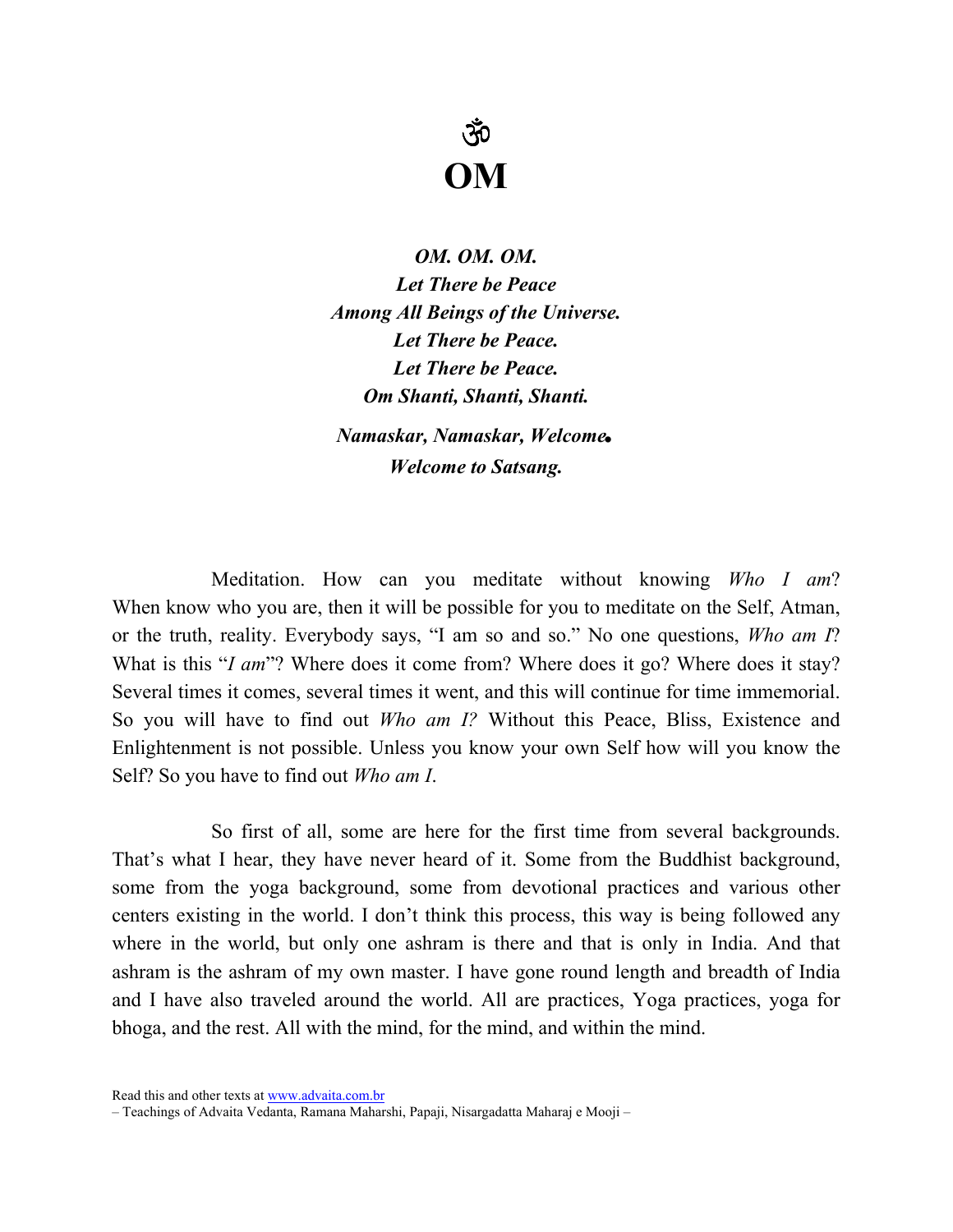So directly this question, none has asked in any of the ashrams. Therefore, there is no result. From any ashram there is no result. I have never heard the product of any ashram who is free. Some people returned from here and declared "I won freedom in a week, in a couple of days, in a couple of hours, in just two minutes also." From here there was a fire in the world and they want to have interview of these people. What has happened? And no one knew what is this thing. And it is possible for everyone and it is possible if you devote yourself to find out who you are. It's not a difficult question to ask. You can instantly be enlightened. No postponement. Self is here and your desire for freedom is also present here. Self is not away. It is here and now. And you are aspiring for freedom. What could be the impediment? Very serious student and perfect teacher, they have to work together. And the result is going to be instant enlightenment.

Now question, Who am I? First of all, when you put this question at least your time is cut off, ask yourself and find out. With the rise of this question your time is cut off, mind is cut off, and your past is cut out. So this is going to be the instant I speak about. Enlightenment in this instant. During the question you can just see. Do it here. Ask this question, Who am I? and see where is the mind. And if there is no mind this is called light. This is called realization. No mind. No mind is called freedom. And this wave arises when there is a vasana. Look at the miracle as soon as this vasana arises "I want this." That's all and see past, present, future, universes instantly arise, endlessly they are in front of you and you are in terrible suffering instantly it arises. Instantly it arises because actually it is your notion.

I am bound is a notion so to get rid of this notion. I want to be free also is a notion. All these are notions and they can be done away with instantly if you are really fatigued of hitchhiking for time immemorial. And those who are still comfortable, this teaching is of no good for them. Let them enjoy the universe as best as they can. And those who have seen this is not the place for happiness, love, and bliss, for those few people who can discriminate, wisdom is for them.

Because we have seen in the case of one prince - he decided two thousand years ago. On the bed he was, with his wife. He decided "I want to be free." He rises. He rises and gets off. He won freedom. And another was another king. He also was in the

Read this and other texts at www.advaita.com.br

<sup>–</sup> Teachings of Advaita Vedanta, Ramana Maharshi, Papaji, Nisargadatta Maharaj e Mooji –